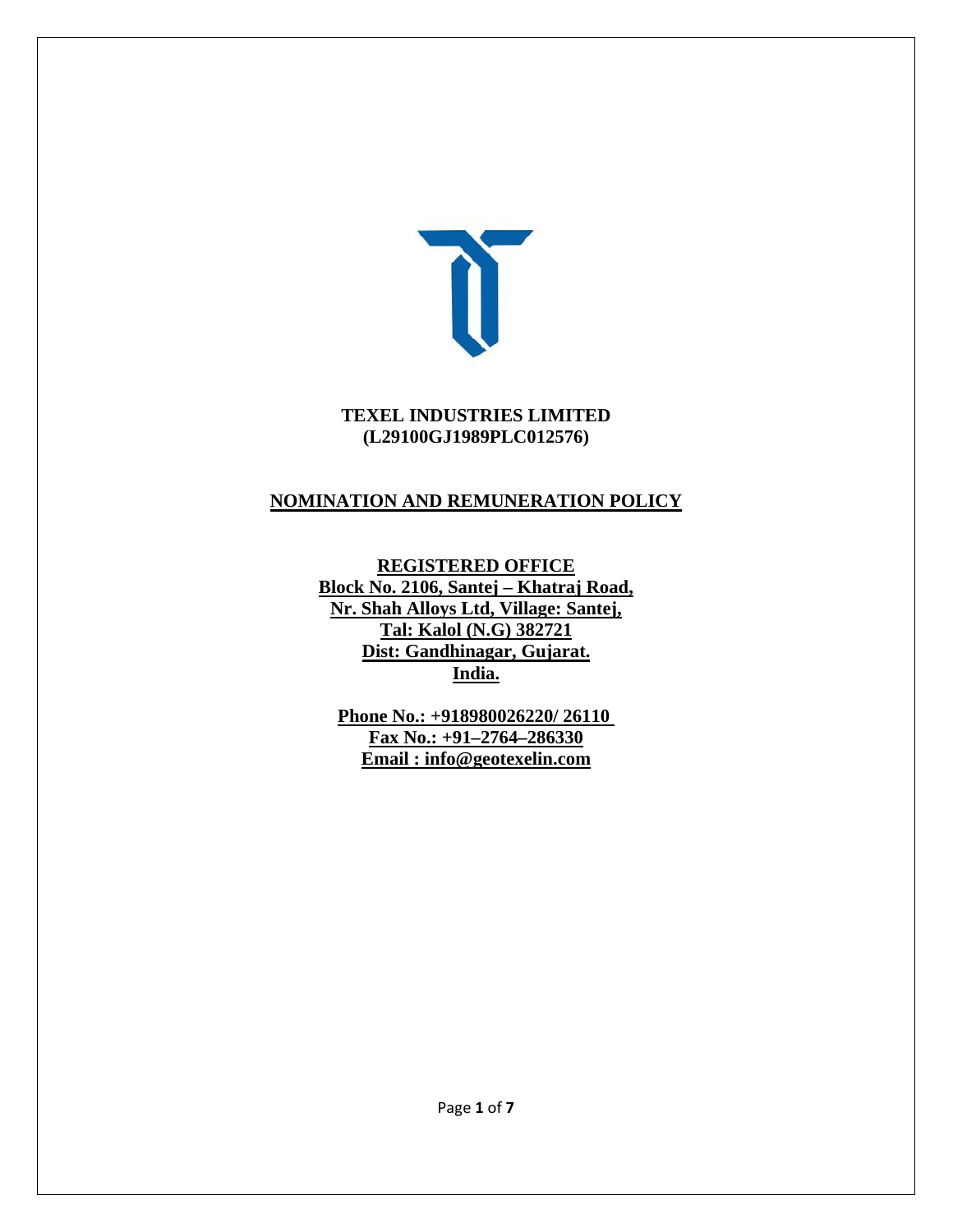### **1. INTRODUCTION**

Earlier the company had formulated "Remuneration Committee" pursuant to the erstwhile Companies Act, 1956 and Clause 49 of the Listing Agreement. The Board in its meeting reconstituted the "Remuneration Committee" to "Nomination and Remuneration Committee".

Pursuant to Section 178 of the Companies Act, 2013 read with applicable rules thereto and Regulation 19 of the SEBI (Listing Agreement and Disclosure Requirement) Regulations, 2015, the Board of Directors of every listed Company and such other class or classes of companies, as may be prescribed, shall constitute the "Nomination and Remuneration Committee" and adopt nomination and remuneration policy. In order to align with the provisions of the Companies Act, 2013 and Listing Regulations, the Board of Directors has formulated "Nomination and Remuneration Committee" and adopted the said policy.

The Company has also adopted the "Nomination and Remuneration policy" which has also been approved by the Board of Directors of the Company. The Nomination and Remuneration Committee and this Policy shall be in compliance with Section 178 of the Companies Act, 2013 read along with the applicable rules thereto and Regulation 19 of SEBI (LODR) Regulations, 2015.

### **2. DEFINITIONS**

- "Board" means Board of Directors of the Company
- "Company" means **TEXEL INDUSTRIES LIMITED**
- "Remuneration" means any money or its equivalent given or passed to any person for services rendered by him and includes perquisites as defined under the Income-tax Act, 1961;
- "Committee" means Nomination and Remuneration Committee.
- "Director" means Directors of the Company.
- "Policy" means Nomination and Remuneration Policy as amended from time to time.
- "Key Managerial Personnel" means:
	- i) Managing Director or Chief Executive Officer or Manager
		- ii) Whole-time Director;
		- ii) Chief Financial Officer;
		- iii) Company Secretary; and
		- iv) Such other officer as may be prescribed.
- "Senior Managerial Personnel" mean the personnel of the company who are members of its core management team excluding Board of Directors. Normally, this would comprise all members of management, of rank equivalent to General Manager and above, including all functional heads.
- **"**Executive Director/Managing Director" means a Director who is in the whole time employment of the Company and includes a Whole time Director.
- "Non-Executive Director" means a Director who is not in the whole time employment of the Company and includes an Independent Director.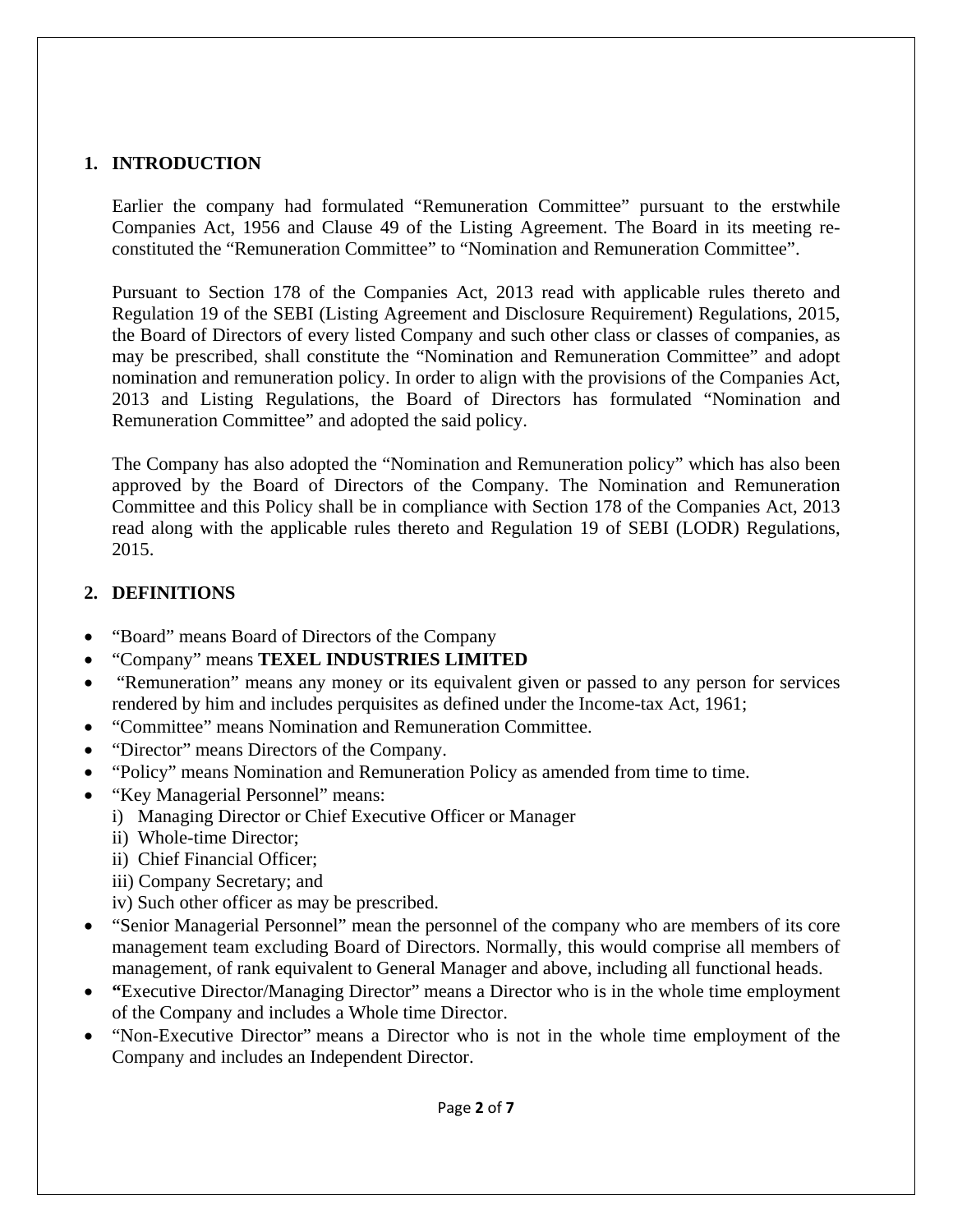"Independent Director" means a Director referred to in Section 149 of the Companies Act, 2013 and as per the SEBI (LODR) Regulations, 2015.

## **3. COMPOSITION OF THE COMMITTEE**

- The Committee shall consist of Minimum 3 (three) Directors, all Directors shall be Non-Executive Directors and 50% of Directors shall be Independent Directors.
- Minimum two (2) members shall constitute a quorum for the Committee meeting.
- Chairperson of the Committee shall be Independent Director.
- Membership of the Committee shall be disclosed in the Annual Report.

### **4. FREQUENCY OF MEETINGS**

The meeting of the Committee shall be held at such regular intervals as may be required but at least once every year.

## **5. QUORUM**

Minimum two (2) Directors will constitute a quorum for the Committee Meeting.

## **6. OBJECTIVE**

The Objective of this policy is to lay down a framework in relation to remuneration of Directors, Key Managerial Personnel and Senior Management personnel. The Key objective of the committee would be:

- To guide the Board in relation to appointment and removal of Directors, Key Managerial Personnel and Senior Management.
- To recommend to the Board the Remuneration payable to the Directors, Key Managerial Personnel and Senior Management personnel.
- To evaluate the performance of the members of the Board and provide necessary report to the Board for further evaluation of the Board.
- To determine that the relationship of remuneration to performance is clear and meets appropriate performance benchmarks; and
- The level and composition of remuneration is reasonable and sufficient to attract, retain and motivate Directors of the quality required to run the company successfully.

# **7. APPLICABILITY AND COMMENCEMENT**

This policy is applicable to Directors, Key Managerial Personnel and Senior Management. This *new* policy will be effective from date of its approval in the board Meeting held on 06.11.2014.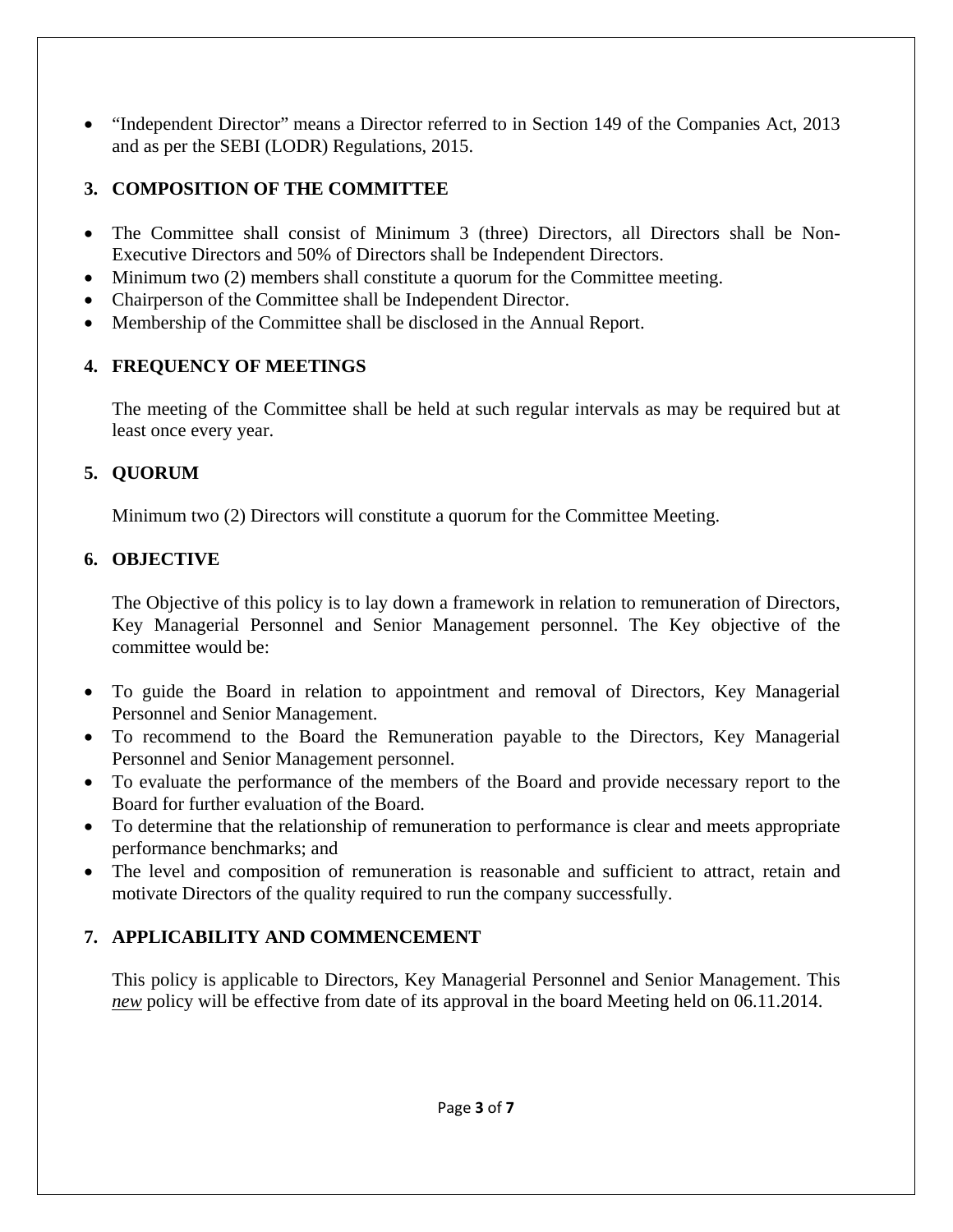#### **8. INTERPRETATION**

The terms that have not been defined in this policy shall have the same meaning as assigned to them in the Companies Act, 2013, SEBI (LODR) Regulations, 2015 as amended from time to time.

#### **9. ROLE AND DUTIES OF THE COMMITTEE**

The Role and Duties of the committee inter alia will be as follows:

- To recommend to the Board the appointment and removal of Directors, Key Managerial Personnel and Senior Management.
- To recommend to the Board the Remuneration payable to the Directors, Key Managerial Personnel and Senior Management personnel.
- To formulate a criteria for determining qualifications, positive attributes and independence of a Director and to recommend to the Board the Policy relating to remuneration for Directors, Key Managerial Personnel and Senior Management.
- To formulate criteria for evaluation of the Independent Directors and the Board.
- To carry out evaluation of every Director's performance.
- Ensure that level and composition of remuneration is reasonable and sufficient, the relationship of remuneration to performance is clear and meets appropriate performance benchmarks.
- To retain, motivate and promote talent and to ensure long term sustainability of talented managerial persons and create competitive advantage.
- Identify persons who are qualified to become Directors and who may be appointed in Senior Management in accordance with the criteria laid down in this policy.
- To ensure that as per the prevailing HR policy of the Company there is an appropriate induction program for newly appointed Key Managerial Personnel new Senior Management personnel.
- To provide the Key Managerial Personnel and Senior Management personnel with reward based fixed and incentive pay which is directly linked to their efforts, performance, dedication, achievement and operations of the Company.
- To recommend to the Board the appointment, removal and the remuneration payable to a relative of a Director.
- To assist the Board in fulfilling its responsibilities.
- To perform such other functions as may be necessary or appropriate for the performance of its duties.

#### **10. APPOINTMENT AND REMOVAL OF DIRECTORS, KEY MANAGERIAL PERSONNAL AND SENIOR MANAGEMENT**

**A. Selection of Directors, Key Managerial Personnel and Senior Management**

The selection of Directors can be made in any of the following ways: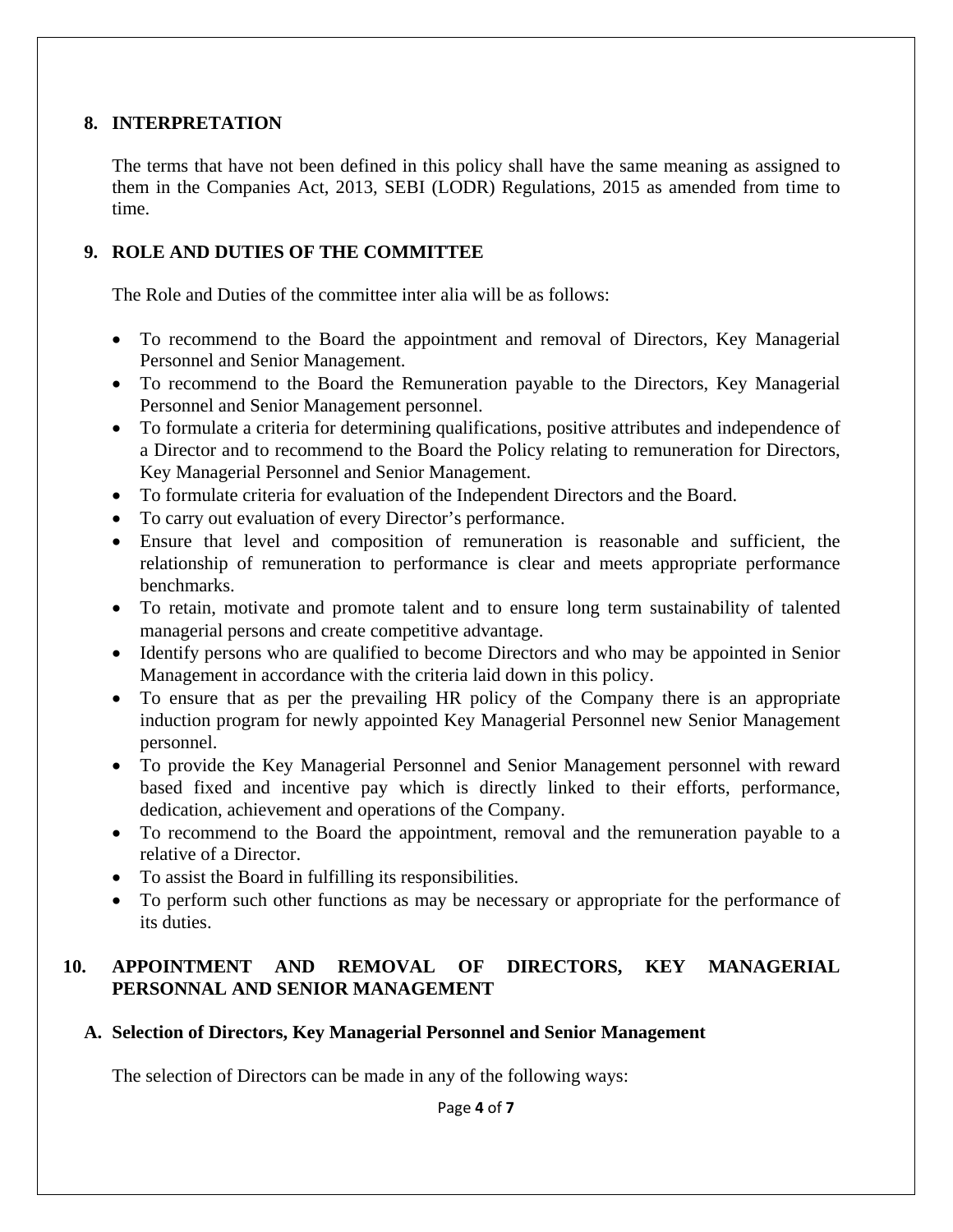- On recommendation of the Chairman or any other Director
- By way of recruitment from outside
- By way of selection from the data bank of Independent Directors maintained by the Government
- From within the Company hierarchy.

The selection of Key Managerial Personnel and Senior Management can be made in any of the following ways:

- By way of recruitment from outside
- From within the Company hierarchy
- Or any other way as governed by the prevailing HR. Policy.

#### **B. Appointment Criteria and Qualifications:**

- The person should possess adequate qualification, expertise, skills and experience for the position he / she is considered for appointment. The Committee has the discretion to decide whether qualification, expertise and experience possessed by a person are sufficient / satisfactory for the concerned position.
- Before appointment, the Company shall identify and ascertain the integrity, qualification, expertise and experience of the person for appointment as Director, Key Managerial Personnel and Senior Management Personnel.
- The Committee shall approve the remuneration as well as the appointment, made by the HR Department/Company of the Senior Management personnel and put forward it the Board. The same shall be done after considering the integrity, qualification, expertise and experience of the person appointed.
- The Committee may call and seek the help of the head of HR Department or any other Company Official including the recommender or a Key Managerial Personnel while approving the appointment.

### **C. Term / Tenure**

a) Managing Director/Whole-time Director/Executive Director/Manager:

- The Company shall appoint or re-appoint any person as its Managing Director, Executive Chairman or Executive Director or Whole Time Director for a term not exceeding five (5) years at a time. No re-appointment shall be made earlier than one (1) year before the expiry of term.
- The Company shall not appoint or continue the employment of any person as Managing Director/ Executive Chairman/ Whole-time Director/Manager who has attained the age of seventy years. Provided that the term of the person holding this position may be extended beyond the age of seventy years with the approval of the shareholders by passing a special resolution based on the explanatory statement annexed to the notice for such motion indicating the justification for extension of appointment beyond seventy years.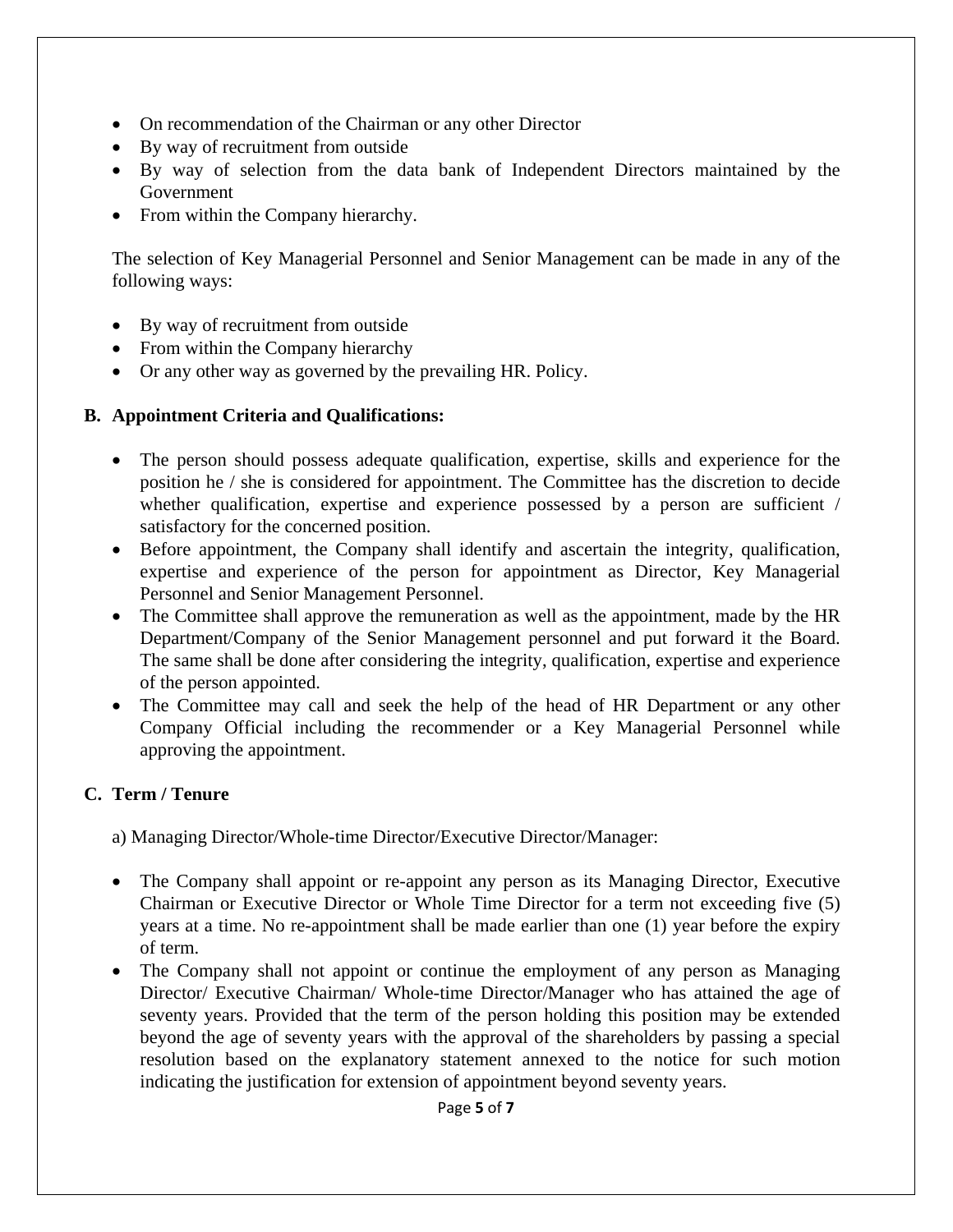b) Independent Director:

- An Independent Director shall hold office for a term up to five (5) consecutive years on the Board of the Company and will be eligible for re-appointment on passing of a special resolution by the Company and disclosure of such appointment in the Board's report.
- No Independent Director shall hold office for more than two (2) consecutive terms, but such Independent Director shall be eligible for appointment after expiry of three (3) years of ceasing to become an Independent Director. Provided that an Independent Director shall not, during the said period of three (3) years, be appointed in or be associated with the Company in any other capacity, either directly or indirectly.
- c) Key Managerial Personnel and Senior Management:
- The tenure and terms of appointment of Key Managerial Personnel and Senior Management will be as per the prevailing HR. policy of the Company or as per the applicable provisions of the Companies Act 2013.

## **D. Evaluation**

 The Committee shall carry out evaluation of performance of every Director at regular interval (yearly).

# **E. Retirement**

 The Director, Key Managerial Personnel and Senior Management Personnel shall retire as per the applicable provisions of the Companies Act 2013 or as per the prevailing HR policy of the Company. They can be retained in the same position/ remuneration or otherwise even after attaining the retirement age, for the benefit of the Company.

# **F. Removal**

 Due to reasons for any disqualification/misconduct/fraud mentioned in the Act or under any other applicable Act, rules and regulations there under, the Committee may recommend, to the Board with reasons recorded in writing, removal of a Director, Key Managerial Personnel or Senior Management Personnel subject to the provisions and compliance of the said Act, rules and regulations.